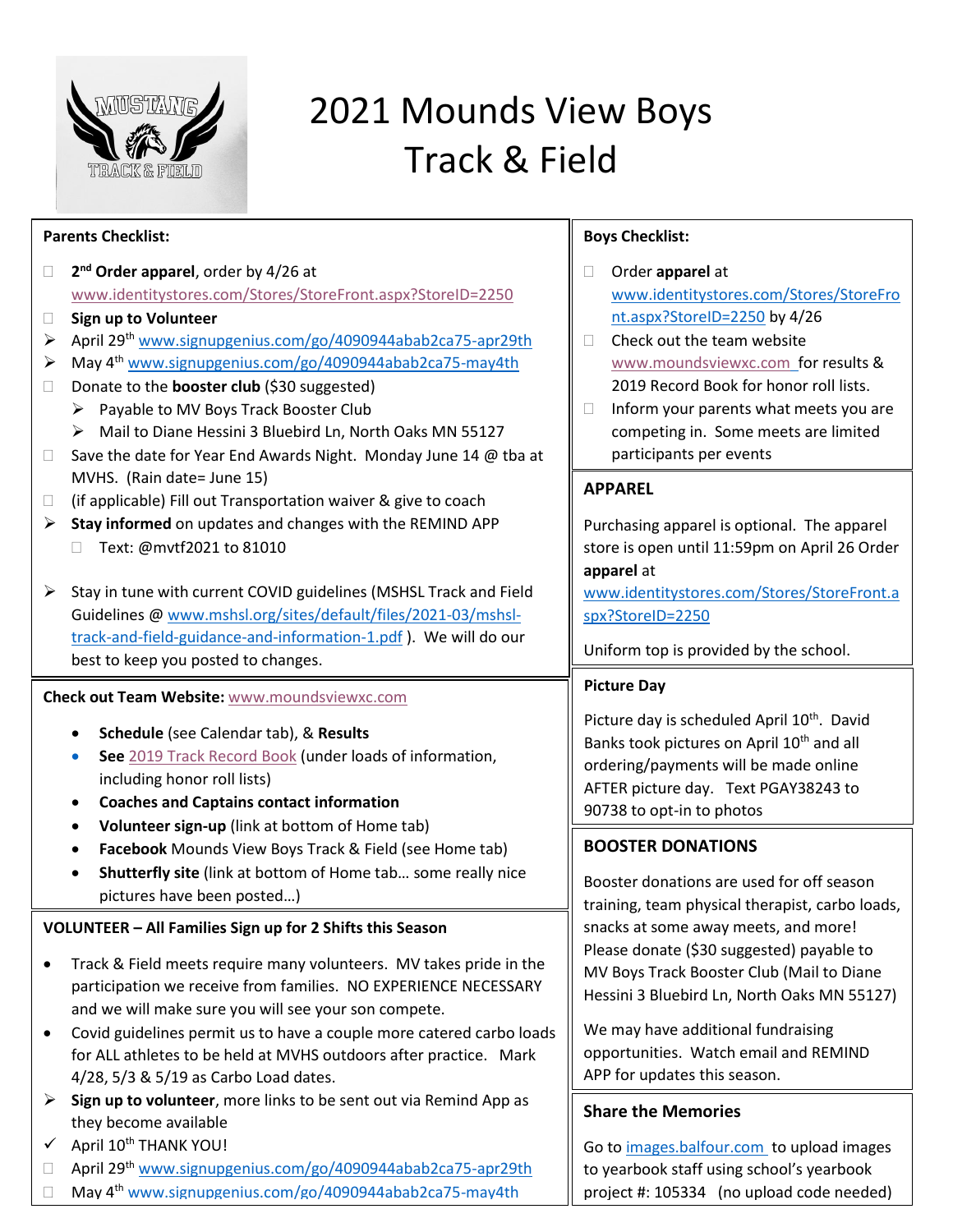

# 2021 Mounds View Boys Track & Field

2021 Schedule – Please check team website often, as meet dates/times can change due to weather, covid, etc. We ask for your patience and ask that your boys keep you up to date.

- ➔ See Team Website, [www.moundsviewxc.com,](https://www.moundsviewxc.com/) for most up to date Calendar **and Results**… Agenda view gives a nice list of meets w/ links to locations
- ➔ **REMIND APP:** Stay informed on updates and changes Text: @mvtf2021 to 81010

#### **No indoor meets this year, Team Practices start March 29th**

| Day          |                | Date Meet                                 | <b>Host School</b> | <b>Teams</b>                                 | <b>Time</b> |
|--------------|----------------|-------------------------------------------|--------------------|----------------------------------------------|-------------|
| Sat          |                | Apr-10 Picture Day                        | <b>MVHS</b>        |                                              | 12:30       |
| Sat          |                | Apr-10 Full Squad                         | <b>MVHS</b>        | Andover                                      | 10:00       |
| <b>Tues</b>  |                | Apr-13 JV Meet                            | at East Ridge      | SW, WBL, MV, ER                              | 3:30        |
| Thurs        |                | Apr-15 Varsity                            | at Irondale        | FL, MV, Park, Rose, Iron                     | 3:30        |
| Tues         |                | Apr-20 JV Meet                            | at Stillwater      | 3:30<br>SW, MV, Rose, WBL                    |             |
| <b>Thurs</b> |                | Apr-22 Varsity                            | at White Bear      | 3:30<br>MV, Park, Rose, Wood, WBL            |             |
| <b>Tues</b>  |                | Apr-27 JV Meet                            | at Roseville       | RV, FL, ER, SW, MV<br>3:30                   |             |
| <b>Thurs</b> |                | Apr-29 Varsity                            | <b>MVHS</b>        | CDH, Iron, Park, Wood<br>3:30                |             |
| Tues         |                | May-04 JV Meet                            | <b>MVHS</b>        | MV, Wood, ER, FL, WBL                        | 3:30        |
| Thurs        | May-06 Varsity |                                           |                    | at Park Cottage Grove ER, FL, MV, Wood, Park | 3:30        |
| Fri          | May-07 Varsity |                                           | at Wayzata         |                                              | 3:30        |
| Thurs        | May-13 Varsity |                                           | at White Bear      | WBL, CDH, FL, MV, Wood                       | 3:30        |
| <b>Thurs</b> |                | May-20 True Team Section                  | at Irondale        | Iron, FL, MV, Rose, SW                       | 3:30        |
| n/a          |                | n/a True Team State                       | Virtual            |                                              | n/a         |
| Tues         |                | May-25 JV Meet                            | at White Bear      | WBL, Iron, SW, Rose, MV                      | 3:30        |
|              |                |                                           |                    | WBL, CDH, ER, FL, Iron, MV,                  |             |
| Tues         |                | Jun-01 Conference Finals                  | at White Bear      | Park, Rose, SW, Wood                         | <b>TBA</b>  |
| Wed          |                | Jun-09 Section 5 Prelims                  | <b>MVHS</b>        |                                              | 3:30        |
| Sat          |                | Jun-12 Section 5 Finals                   | <b>MVHS</b>        |                                              | 11:00       |
| <b>Mon</b>   |                | Jun-14 End of Year Awards Night           | <b>MVHS</b>        |                                              | <b>TBA</b>  |
| <b>Tues</b>  |                | Jun-15 End of Year Awards Night-Rain Date | <b>MVHS</b>        |                                              | <b>TBA</b>  |
| Fri          |                | Jun-18 State Prelims                      | Hamline            |                                              | TBA         |
| Sat          |                | Jun-19 State Finals                       | Hamline            |                                              | <b>TBA</b>  |

[Reference Suburban East Conference Website](https://www.suburbaneast.org/g5-bin/client.cgi?G5button=13) Filter schedules on Boys Track

#### **Meet Locations:**

**East Ridge High School**, 4200 Pioneer Dr, Woodbury, MN 55129, USA [\(map\)](https://maps.google.com/maps?hl=en&q=East%20Ridge%20High%20School%2C%204200%20Pioneer%20Dr%2C%20Woodbury%2C%20MN%2055129%2C%20USA) **Irondale High School**, 2425 Long Lake Rd, New Brighton, MN 55112, USA [\(map\)](https://maps.google.com/maps?hl=en&q=Irondale%20High%20School%2C%202425%20Long%20Lake%20Rd%2C%20New%20Brighton%2C%20MN%2055112%2C%20USA) **Mounds View High School**, 1900 Lake Valentine Rd, Arden Hills, MN 55112, USA [\(map\)](https://maps.google.com/maps?hl=en&q=Mounds%20View%20High%20School%2C%201900%20Lake%20Valentine%20Rd%2C%20Arden%20Hills%2C%20MN%2055112%2C%20USA) **Park Cottage Grove**, 8040 80th St S, Cottage Grove, MN 55016 [\(map\)](https://maps.google.com/maps?hl=en&q=8040%2080th%20St%20S%2C%20Cottage%20Grove%2C%20MN%2055016) **Roseville Area High School**, 1240 County Road B2 W, Roseville, MN 55113, USA [\(map\)](https://maps.google.com/maps?hl=en&q=Roseville%20Area%20High%20School%2C%201240%20County%20Road%20B2%20W%2C%20Roseville%2C%20MN%2055113%2C%20USA) **Stillwater Area High School**, 5701 Stillwater Blvd N, Oak Park Heights, MN 55082, USA [\(map\)](https://maps.google.com/maps?hl=en&q=Stillwater%20Area%20High%20School%2C%205701%20Stillwater%20Blvd%20N%2C%20Oak%20Park%20Heights%2C%20MN%2055082%2C%20USA) **Wayzata High School**, 4955 Peony Ln N, Plymouth, MN 55446, USA [\(map\)](https://maps.google.com/maps?hl=en&q=Wayzata%20High%20School%2C%204955%20Peony%20Ln%20N%2C%20Plymouth%2C%20MN%2055446%2C%20USA) **White Bear Lake Area High School**, South Campus, 3551 McKnight Rd N, White Bear Lake, MN 55110, USA [\(map\)](https://maps.google.com/maps?hl=en&q=White%20Bear%20Lake%20Area%20High%20School%20-%20South%20Campus%2C%203551%20McKnight%20Rd%20N%2C%20White%20Bear%20Lake%2C%20MN%2055110%2C%20USA) **Hamline University,** 1550 Taylor Ave, St